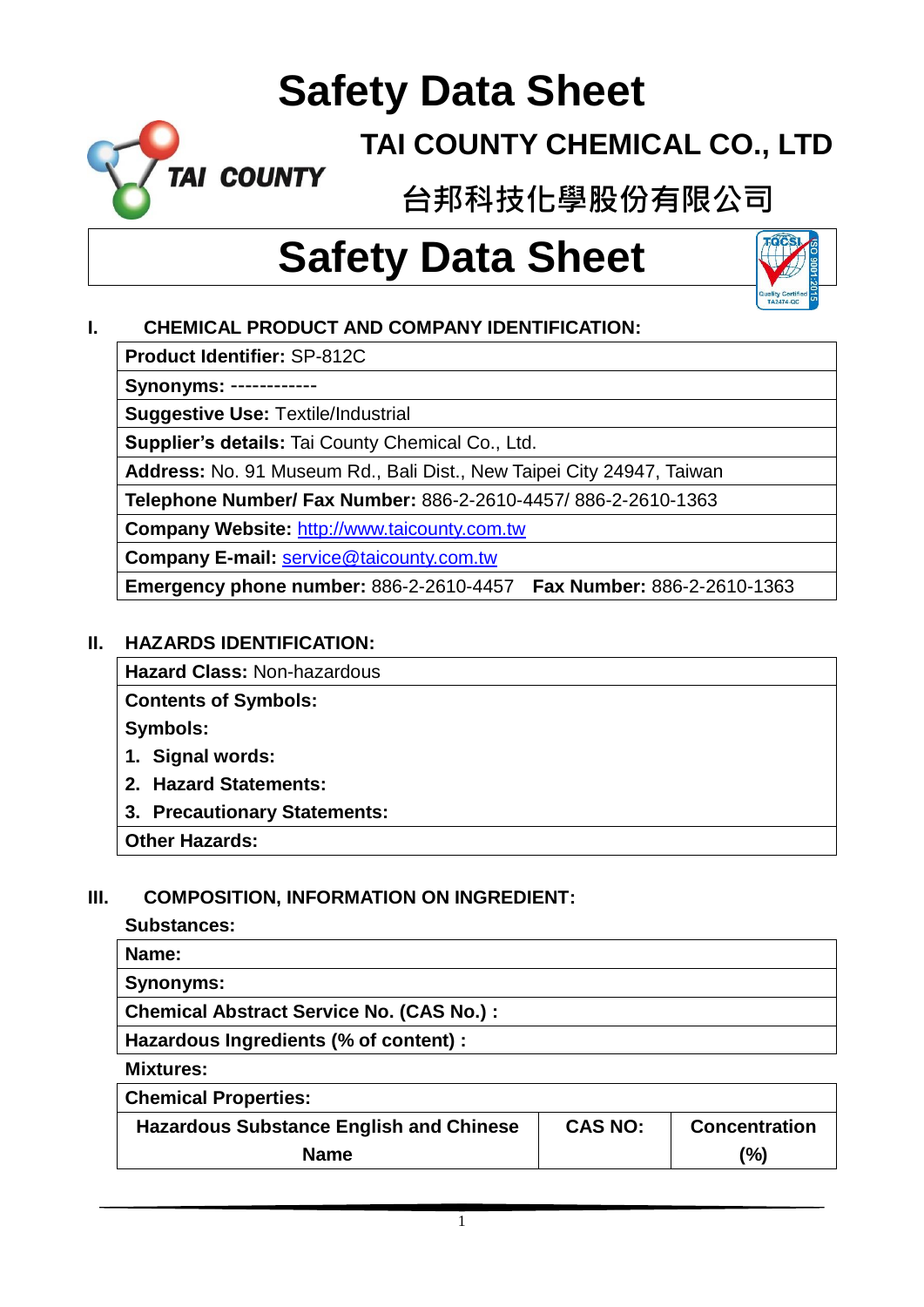| Poly(oxy-1,2-ethanediyl),a-(2-propylheptyl)-w-hy<br>droxy- | 160875-66-1 | $< 30\%$ |
|------------------------------------------------------------|-------------|----------|
| Dimethylsiloxane, 3-[2-(aminoethyl)amino]propyl<br>methyl  | 71750-79-3  | < 40%    |
| Water                                                      | 7732-18-5   | $< 30\%$ |

#### **IV. FIRST AID MEASURE:**

#### **Emergency Procedures:**

- **Inhalation:** If inhaled, move personnel to fresh air. Get medical attention if symptoms occur.
- **Skin Contact:** Avoid contact with skin without protective gloves. Wipe off excess material with cloth or paper. Wash off with plenty of warm water immediately for 10-15 minutes. In serious cases, use emergency shower immediately. Seek medical advice in case of continuous irritation.
- **Eye Contact:** Wipe off excess material with cloth or paper and rinse eyes thoroughly with warm water for 20-30 minutes. While rinsing, avoid letting the contaminated water from getting into the eyes. Seek medical advice in case of continuous irritation.
- **Ingestion:** If conscious, give several small portions of water to drink. Do not induce vomiting. Seeking medical advice immediately.

**Critical symptoms and effects of hazards:** It will not cause significant health hazard in normal use.

**Protection of First aider:** ------------

**Notes to Physician:** ------------

#### **V. FIRE FIGHTING MEASURES:**

**Suitable Extinguishing Media:** Dry chemical¸ foam, water spray, carbon dioxide. **Specific Hazards:** ------------

**Special Fire Fighting Procedures:** ------------

**Specific firefighting equipment:** A self-contained respirator and protective clothing should be worn.

#### **VI. ACCIDENTAL RELEASE MEASURES:**

**Personal Precautions:** Wear proper protective equipment.

**Environmental Precautions:** Prevent material from entering surface waters, drains

or sewers and soil. Contain any fluid that runs out using suitable material (e.g. earth). Retain contaminated water/extinguishing water.

**Methods for Cleaning Up:**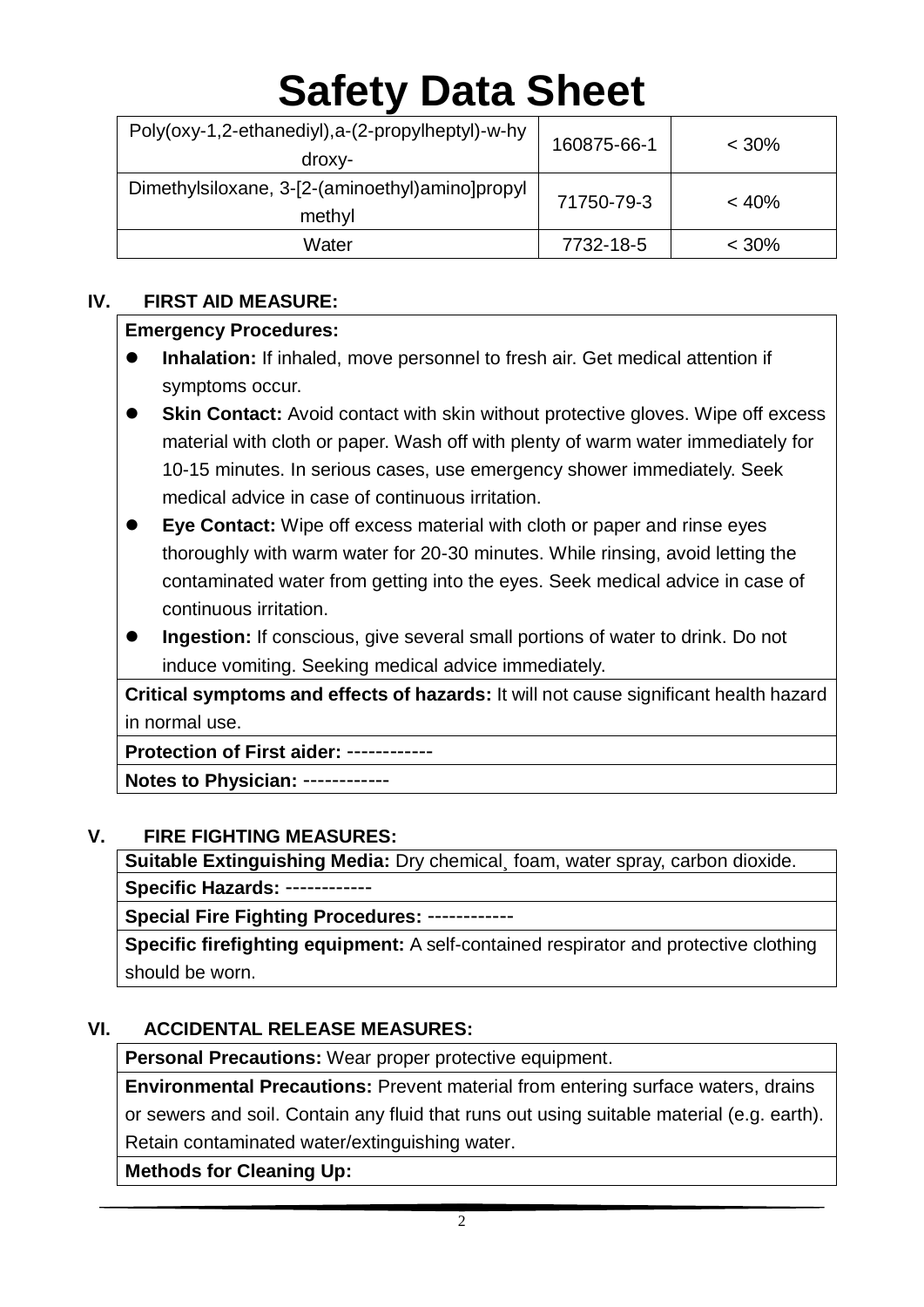1. Dike spillage. Pump off product. For residues: Pick up with suitable absorbent material.

2. Dispose of absorbed material in accordance with regulations.

#### **VII. HANDLING AND STORAGE:**

**Handling:** Ensure adequate ventilation Protection against fire and explosion. **Storage:** Keep container tightly closed and store in a cool, well ventilated place. Ensure adequate ventilation Protection against fire and explosion.

#### **VIII. EXPOSURE CONTROLS AND PERSONAL PROTECTION:**

| <b>Engineering Control:</b> Well ventilation equipment or environment. |     |             |                |             |
|------------------------------------------------------------------------|-----|-------------|----------------|-------------|
| <b>Control Parameters:</b>                                             |     |             |                |             |
| <b>HAZARDOUS</b><br><b>MATERIAL</b>                                    | TWA | <b>STEL</b> | <b>CEILING</b> | <b>BEIS</b> |
| $\blacksquare$                                                         |     |             |                |             |
| <b>Personal Protection Equipment:</b>                                  |     |             |                |             |
| 1.<br><b>Respiratory protection: Protection equipment.</b>             |     |             |                |             |
| Hand protection: Nitrile rubber protective gloves.<br>2.               |     |             |                |             |

- **3. Eye protection:** Tight fitting protective goggles.
- **4. Skin and body protection:** Skin should be washed after contact.

#### **IX. PHYSICAL AND CHEMICAL PROPERTIES:**

| Appearance                            | Transparent to<br>yellowish | <b>Physical state</b>                     | liquid                  |
|---------------------------------------|-----------------------------|-------------------------------------------|-------------------------|
| Odor                                  | Slight                      | <b>Odor Threshold</b><br><b>Value</b>     | No data available.      |
| pH value(5%)                          | $2.5 - 5.5$                 | <b>Melting point</b>                      |                         |
| <b>Boiling point</b>                  | No data available           | <b>Flash Point</b><br><b>Test method:</b> | No data available       |
| <b>Evaporation</b><br>$(25^{\circ}C)$ | No data available           | <b>Inflammability</b>                     | No data available       |
| <b>Explosion Limits</b>               |                             | <b>Vapour Pressure</b>                    | No data available.      |
| <b>Vapor density</b>                  | No data available           | <b>Density</b>                            | No data available.      |
| <b>Ignition</b><br>temperature        | No data available.          | <b>Solubility</b>                         | <b>Water Solubility</b> |
| <b>Decomposition</b><br>temperature   | No data available.          | <b>Octanol /H2O</b><br>Coeff.(log Kow):   | No data available.      |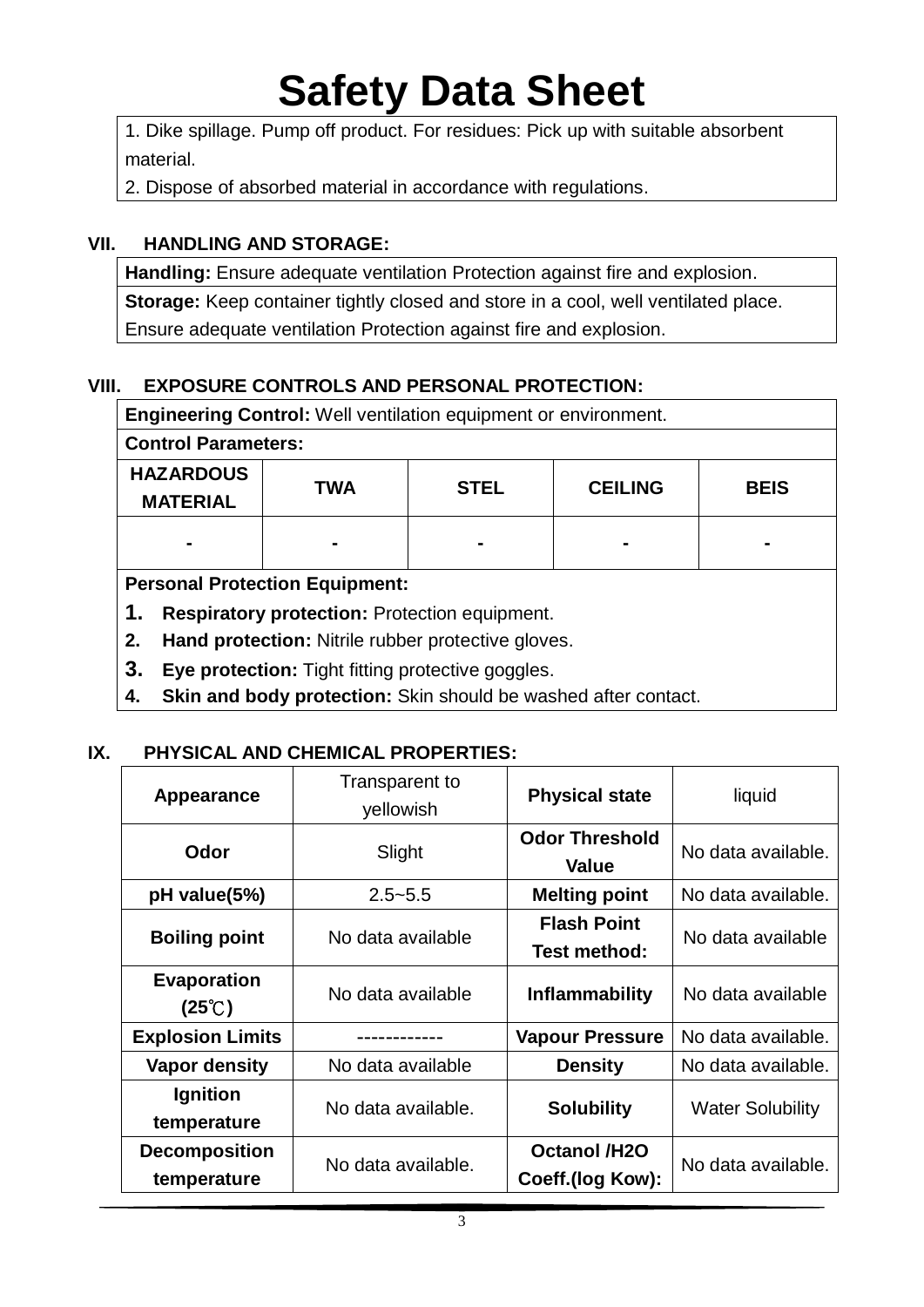**The above information is for your reference. For more information, please contact Tai County.**

#### **X. STABILITY AND REACTIVITY:**

**Stability:** If stored and handled in accordance with standard industrial practices no hazardous reactions are known.

**Possible Hazardous Reactions:** ------------

**Conditions to Avoid:** Under the high-temperature condition.

**Materials to Avoid:** ------------

**Hazardous Decomposition Products:** ------------

#### **XI. TOXICOLOGICAL INFORMATION:**

**Routes of Exposure:** skin, eye, inhalation, ingestion.

#### **Main Symptoms:**

- 1. **Inhalation:** Slight irritation.
- 2. **Skin Contact:** Ingestion hazard in normal use.
- 3. **Eye Contact:** Direct contact may cause irritation.
- 4. **Ingestion:** Ingestion hazard in normal use.

**Acute Toxicity:** ------------

#### **Chronic Toxicity:**

- 1. **Inhalation:** May cause slight irritation.
- 2. **Skin Contact:** It may cause irritation by long term exposure.
- 3. **Ingestion:** It may hurt internal organs by long term ingestion.

#### **Toxicity information:**

**LD50:**No data available.

**LC50:**No data available.

**IARC:**No data available.

**ACGIH** : It may hurt internal organs by long term ingestion.

#### **XII. ECOLOGICAL INFORMATION:**

#### **Ecotoxicity:**

**LC50(fish) :** No data available.

**EC50(invertebrate aquatics) :** No data available.

**Biological condensation factor (BCF):** No data available.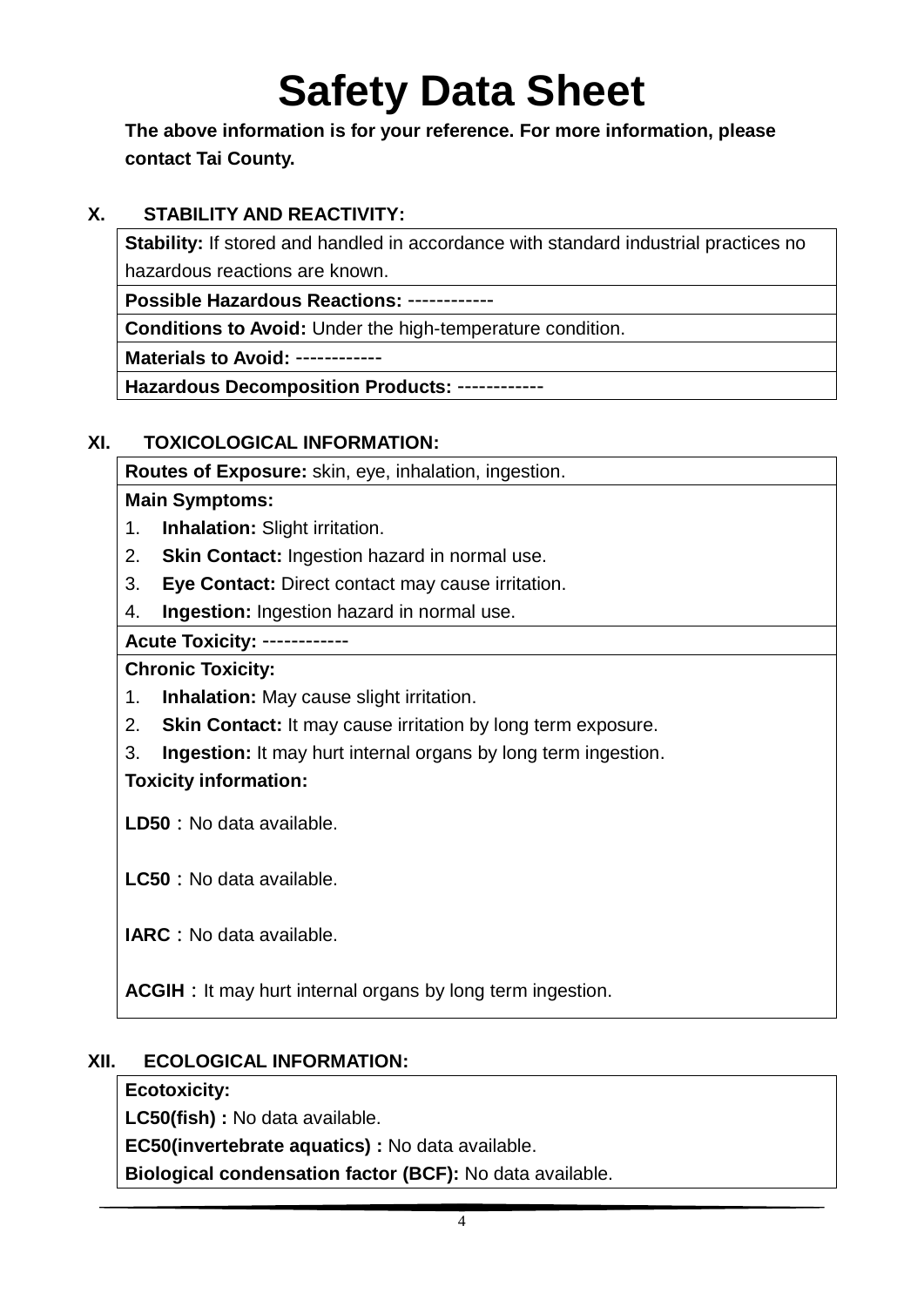**BOD (0.1 % soln.) ppm:** No data available.

**COD (0.1 % soln.) ppm:** No data available.

**Persistence/Degradability:** ------------

**Bioaccumulation/Accumulation:** ------------

**Mobility in Soil:** ------------

**Other harmful effect:** ------------

#### **XIII. DISPOSAL CONSIDERATIONS:**

**Subject to disposal regulations:** According to local regulations.

**Methods of package disposal:** According to local regulations.

#### **XIV. TRANSPORT INFORMATION:**

**United Nations number (UN No) :** Not regulated as a dangerous good

**UN Proper shipping name:** Not regulated as a dangerous good

**Transport hazard class(es):** Not regulated as a dangerous good

**Packing group:** Not regulated as a dangerous good

**Marine pollutant (Yes/No):** No

**Specific transport measures and precautionary conditions:** Not regulated as a dangerous good

#### **XV. REGULATORY INFORMATION:**

#### **Applicable regulations:**

- 1. Regulations for the Labeling and Hazard Communication of Hazardous Chemicals.
- 2. Occupational Safety and Health Act.
- 3. The Road Safety Rules.

#### **XVI. OTHER INFORMATION:**

#### **Literature references:**

Globally Harmonized System of Chemical Hazardous Substances Data

#### **Organization that prepared the SDS:**

Tai County Chemical Co., Ltd.

#### **Address of organization that prepared the SDS:**

No. 91 Museum Rd., Bali Dist., New Taipei City 24947, Taiwan

#### **Phone/Fax of organization that prepared the SDS:**

886-2-2610-4457 / 886-2-2610-1363